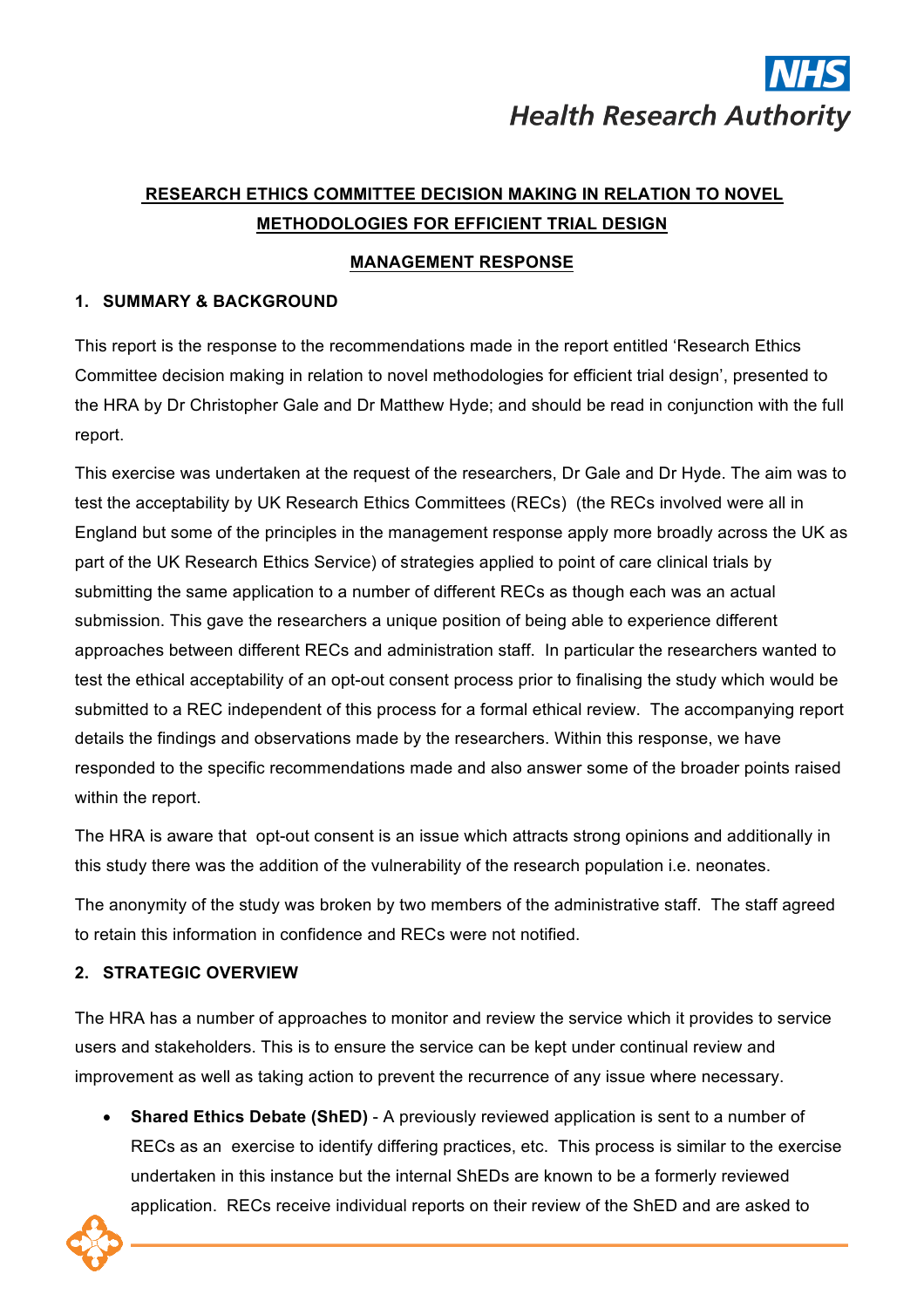consider this within the REC meeting to reflect on the outcome in comparison to other RECs. The ShED exercise has been continually reviewed and improved and further work will be undertaken to look at the use of training to assist in addressing any issues raised.

- **Quality Checks (QC)** Each REC is assessed as a minimum on an annual basis by managers against set standards including compliance with Standard Operating Procedures, the HRA Assessment Review Portal (HARP) minimum data set and Operational Management Guidance. This includes an annual meeting observation where an operational manager attends the REC meeting to observe proceedings. Additionally, each REC undergoes a full Quality Assurance audit every three years.
- **User satisfaction reports** Collated biannually and reviewed by the HRA Operational Management Group to identify any required action and submitted to HRA Executive Management Team.
- **Review of complaints** Action to prevent recurrence is taken in response to all complaints relating to the REC service which are upheld.
- **Improvement audits** The improvement team undertakes audits looking at various areas of the REC service. This is to identify any potential areas for service improvement, to establish the root cause of

Consistency of REC review – National Research Ethics Advisers' Panel (NREAP)

"Whilst consistency in terms of content (i.e. REC opinions and their associated justifying reasons) is desirable, different committees may legitimately come to different decisions about

issues and to develop projects to look at how the service could be improved.

• **Policies and Procedures** – The documents – Guidance for Researchers attending a meeting and Guidance for the conduct of REC meetings - have been updated to include, where necessary, those recommendations contained in this report.

The roll out of HRA Approval has also meant that there is an additional mechanism available to maximise the quality of the service which is being provided with RECs provided with a copy of the HRA assessment to inform their ethical review.

Additionally, a piece of work was undertaken by the National Research Ethics Advisory Panel (NREAP) which looked at the issue of consistency in REC review (available at http://www.hra.nhs.uk/about-the-hra/our-committees/panels-and-advisory-groups/nreap-guidance/ ). A progress report on implementing the suggestions contained in the report has been provided to NREAP. This document recognises the need for consistency in terms of process and decision making but also acknowledges that, by the very nature of different committees being made up of different individuals and combinations of experience and professional expertise, there may legitimately be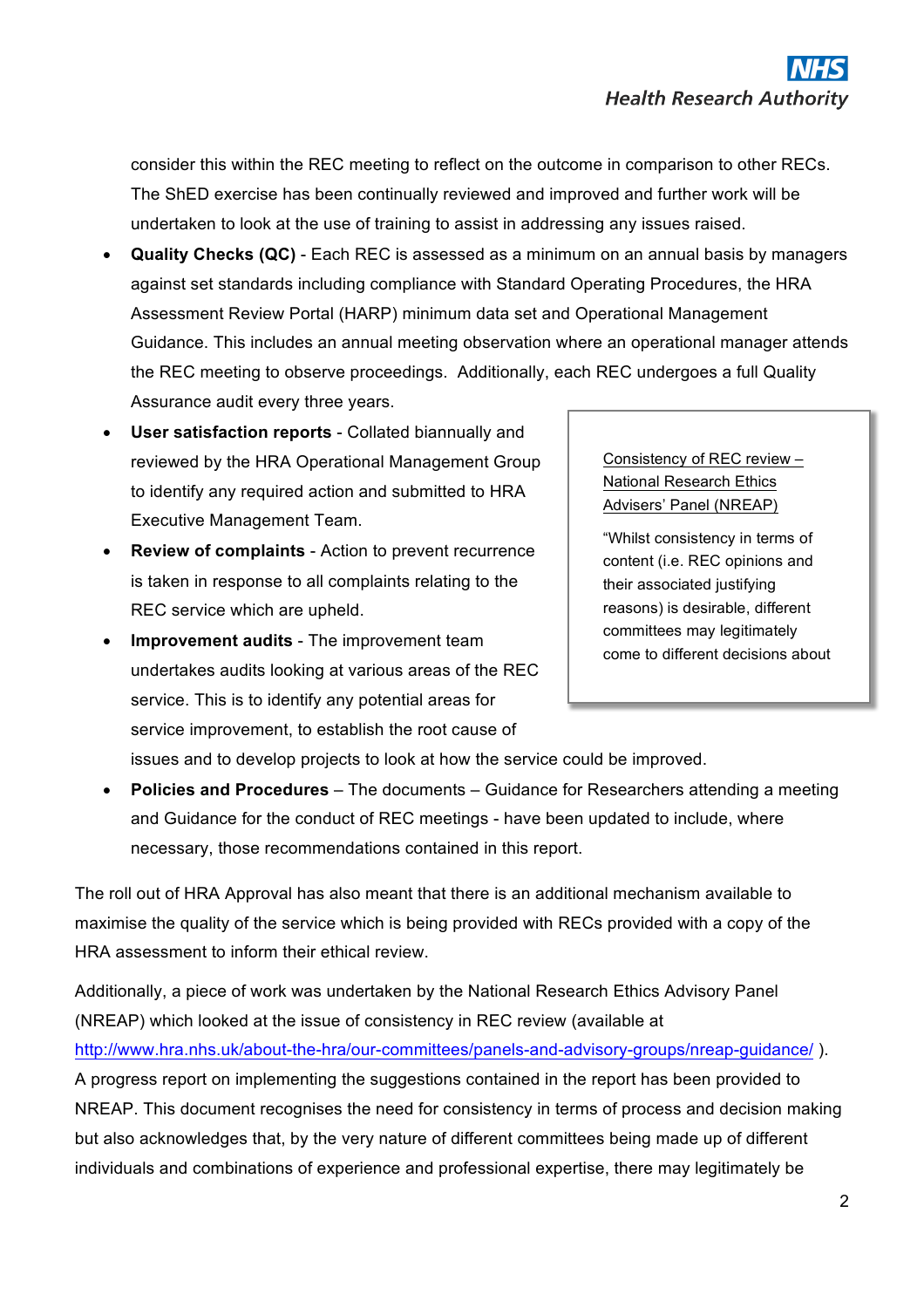some variation in the decision making. However, there is a limit to the range of decisions that are acceptable. In light of this report, further work has been undertaken to monitor consistency and to take action when there are concerns that process has not been followed or there is misunderstanding or misapplication of guidance. It is noted that Dr Gale and Dr Hyde do acknowledge in their conclusion that some differentiation between committees would be expected and in general the committees in this exercise were within an acceptable tolerance of difference with the exception of the acceptability of opt out consent.

#### **3. OPERATIONAL CONSISTENCY**

#### **3.1. Committee meetings: logistical issues**

It is noted that the report makes reference to some committee meetings not being easily accessible by public transport and suggests that this should be something given consideration when choosing locations. Accessibility of a venue is something that is taken into consideration when choosing a venue, as well as other considerations such as cost of a venue and research activity in the local area. Applicants may attend a venue which is convenient for them dependent on their method of transport, whether they choose to drive or are travelling by public transport, so having a mix of city based and non-city based venues is generally preferable. For the purposes of this exercise, it would have been necessary to attend venues which may not ordinarily have been chosen based on their location. The service has not previously received any concern about the accessibility of meeting venues.

**Recommendation 1**: That committees regularly test their premises to ensure waiting researchers cannot hear the committee's discussions

**Response 1:** A meeting observation is undertaken for each REC on a biannual basis. The person undertaking the meeting observation (usually the Regional or Deputy Regional Manager) is expected to provide a response to the following question: Was the meeting held in a room that ensures confidentiality is met? To assess this, the person undertaking the meeting observation will be expected to check whether the REC Members can be heard from the location where applicants are asked to wait. Persons undertaking the meeting observation will be asked to pay particular attention to this question and undertaking this check when next attending a REC meeting and additionally, we will ensure an early inspection is undertaken of the venues used in this exercise to ensure that confidentiality is being maintained.

**Recommendation 2:** Committees endeavour to keep to time, and timeliness should be monitored **Response2:** Adherence to the times detailed on the REC meeting agenda are also monitored during the meeting observation. The following question must be answered: Did applicants attend the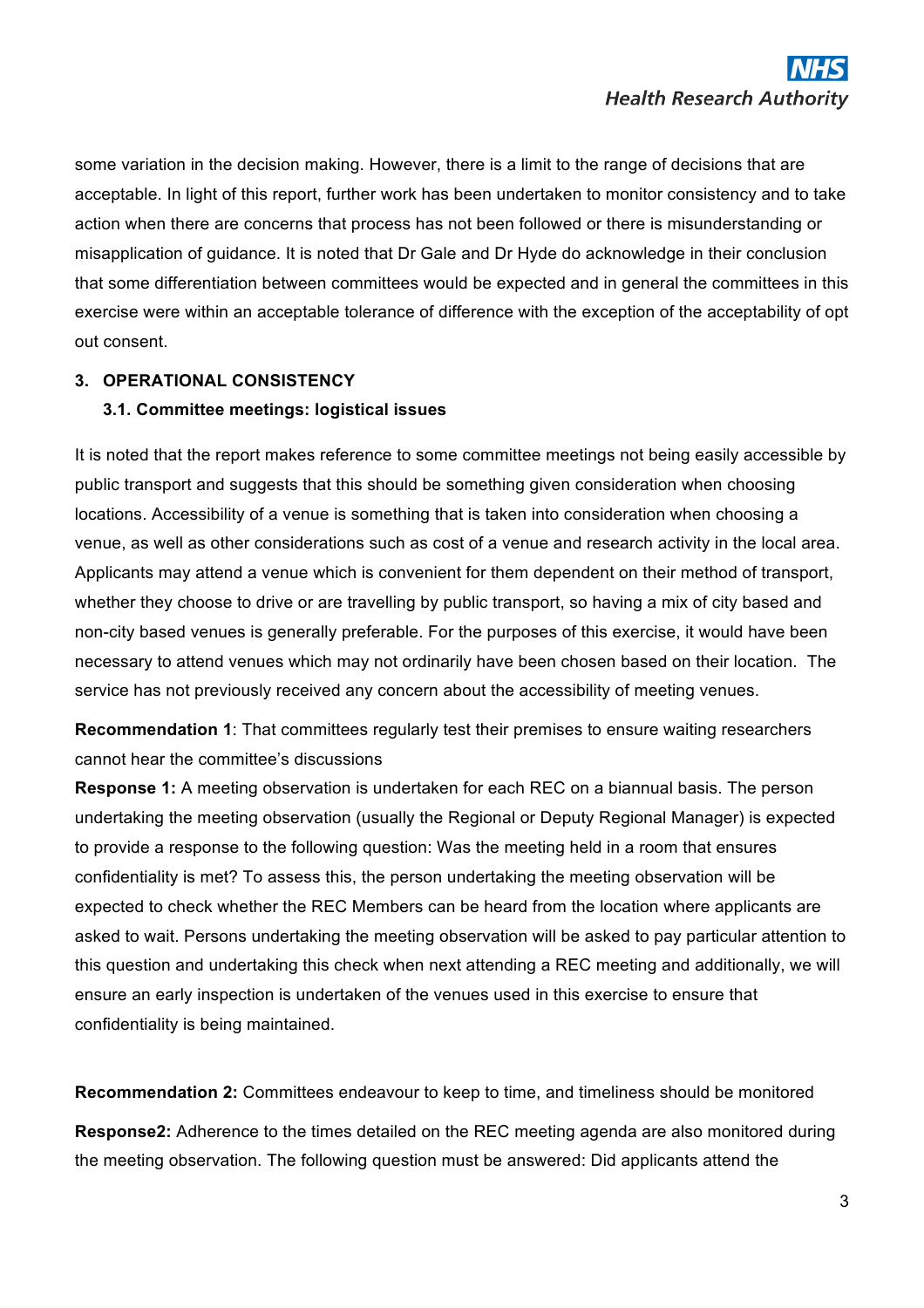meeting? If yes were they dealt with courtesy and respect, kept waiting an acceptable length of time and have an acceptable place to wait? Persons undertaking the meeting observation will be asked to pay particular attention to this question when next attending a REC meeting. Our guidance provided to applicants in relation to attendance at meetings explains that applicants should be kept apprised of any delays and apologies given where appropriate and this expectation is reiterated to staff. Unfortunately, some meetings do overrun where an application requires detailed and prolonged discussion. Where we are made aware of meetings regularly over-running, discussions are held with the REC Manager and Chair to try and ascertain reasons for this and put in place measures to improve the system.

The REC service is also in the process of rolling out an administrative review of REC applications which involves the REC Manager identifying any contradictory, missing or unclear information and raising with the applicant in advance of the meeting. One of the benefits which we have seen from this administrative review is that the discussion required during the REC meeting when trying to understand the information within the application has reduced. Additionally, the roll out of the HRA Approval programme, which provides assurances to the REC, may reduce the length of the discussion required for each application. This will hopefully streamline REC meetings going forward and will reduce overruns of agenda slots. The applicant for the WHEAT study noted that they found the administrative review by the REC Manger beneficial, which is positive.

## **2 Committee meetings: operational issues 2.1 Committee members and expertise**

**Recommendation 3:** We recommend that all committees should use name cards that are clearly visible to the researchers.

**Response 3:** REC staff are aware that name plates should always be used at REC meetings and this requirement is checked as part of the meeting observation process. The report does not specify how many meetings did not have any name cards but the expectation is that all meetings do have name cards as a rule.

**Recommendation 4:** We recommend that all committees should use name cards that contain both the committee members name but also any relevant expertise, i.e. Lay, statistician, clinician (with specialism).

**Response 4 :** It has been agreed by the UK Research Ethics Development Group to include the list of committee members, including their profession or whether they are a lay member, with the validation letter. This is so that applicants are aware of who the members of the committee are in advance of the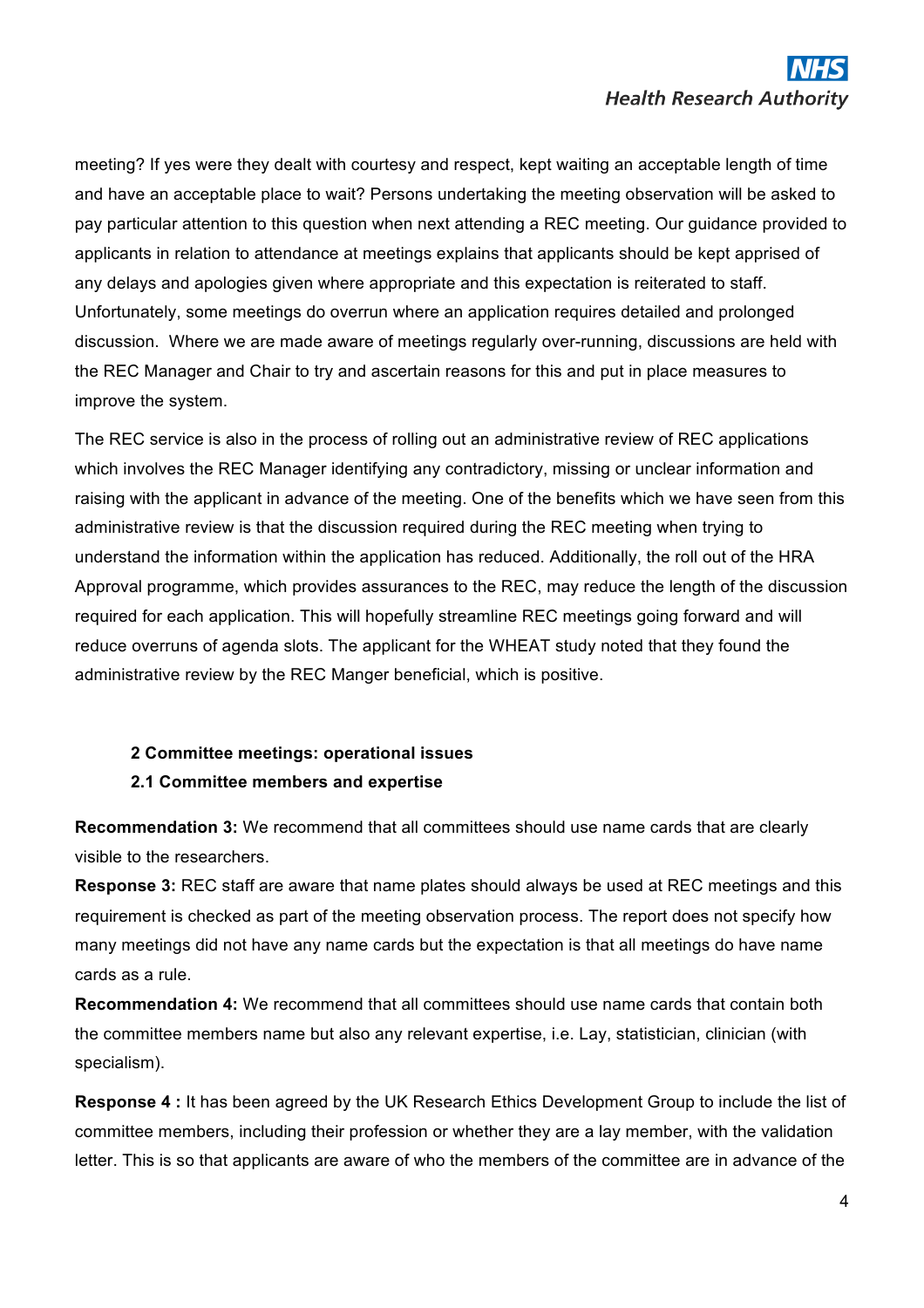meeting. The members should also have their name plates in front of them so that applicants attending the meeting can identify each member and additionally, any member of the REC addressing the applicant should introduce themselves, including their profession or role on the committee; this is particularly important when the applicant is attending by telephone. This was considered to be a preferable way forward to respond to the recommendation.

#### **4.2.2 Telephone meetings**

**Recommendation 5:** Telephone meetings should be available to researchers

**Response 5:** This requirement is covered in the research ethics service Standing Operating Procedures.Wherever possible and on request, arrangements can be made to attend a REC meeting via telephone. This may not always be possible, i.e. due to there being no telephone facilities in the meeting room and a poor mobile phone signal, but all REC staff do have access to mobile phones and mobile speakers which can be taken to meetings if required.

**Recommendation 6:** Where a telephone meeting has been agreed, researchers should be informed by telephone at the agreed time if the meeting is delayed or if the researchers are not going to be called

**Response 6 :** REC staff and Members have been advised that if arrangements have been made to contact an applicant via telephone, the applicant should be contacted even if the committee decides that it has no questions to ask. This should be extended to ensuring that the applicant is kept up to

date in relation to changes to the original time stated. This information is also explained in our guidance for applicants attending meetings.

#### **2.3 Electronic responses to the committee**

**Recommendation 7:** That it is made clearer to researchers that all correspondence must be submitted electronically via the IRAS system.

**Response 7:** Electronic submission via IRAS was a relatively new initiative during the period of time the WHEAT application was being submitted and reviewed. However, a review has been undertaken of all correspondence sent out for this study, where there was a requirement to submit further information. It has been identified that the standard letter when issuing a provisional opinion did include clear instructions to resubmit documents electronically via IRAS but the favourable opinion

SOP 2.25. *The REC should offer the Chief Investigator the alternative of being available by phone, tele-conference or video-conference at the time of the review. Wherever possible, speakerphone facilities should be arranged so that all members present in the room may question the Chief Investigator and hear the responses, and to enable the REC Manager to take full minutes. If this is not possible, the Chair or lead reviewer may hold a phone conversation with the CI and repeat their responses to the rest of the Committee.*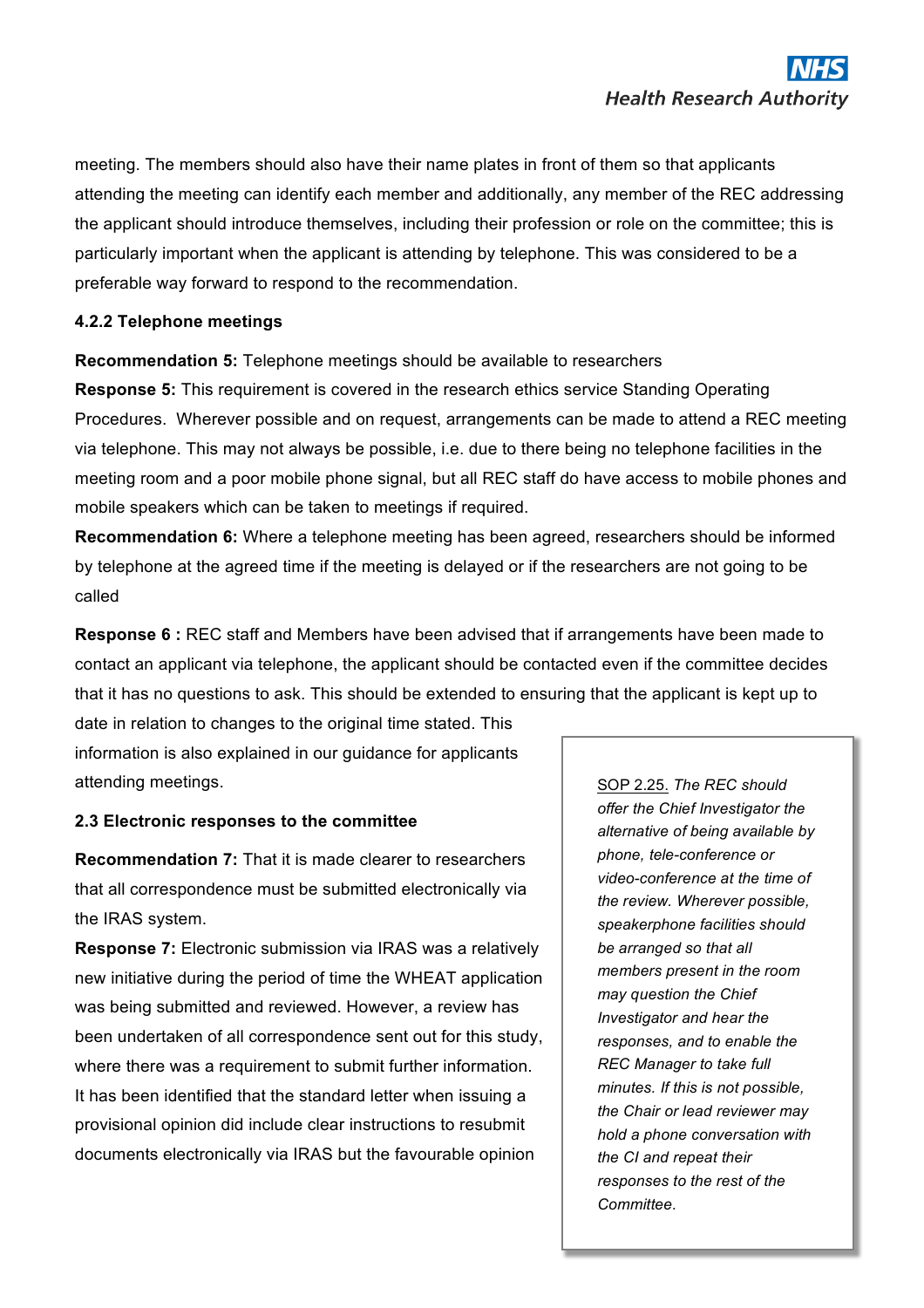with additional conditions letter did not include this information, even when changes to the supporting documentation was required. This has now been updated.

**Recommendation 8:** The process for electronic submission of response letters via IRAS be activated immediately following the initial committee response.

**Response 8:** REC staff will usually enable resubmission once a decision has been issued which requires something to be resubmitted. The system was relatively new at the time of the exercise and there may have been occasions when this did not happen. REC Staff will be reminded via an Operational Management E-mail Alert (OMEA) that this should happen.

Wording from the on-line guidance - examples and templates

http://www.hra-decisiontools.org.uk/consent/

*We have provided a framework to help you start to develop your Participant Information Sheet. We suggest that you use this framework in association with the guidance provided on this site.*

*The template gives you some suggested subheadings and highlights some of the issues you may need to cover.* 

1. Consistency in decision-making:

#### **3. Comparative effectiveness research:**

**Recommendation 9:** That committees are provided with training about comparative effectiveness research and the research ethics issues associated with it

**Response 9 :** This has been raised with the HRA Training Department to be considered as a potential training need for possible inclusion in the training programme for REC members. **Recommendation 10:** That formal guidance is provided to committees about describing "risks" in different arms in comparative effectiveness studies

**Response 10 :** This has been forwarded to the HRA Ethics Guidance and Strategy Manager. The expectation is that this work could be linked with a current piece of work looking at point of care comparative effectiveness trials.

#### **4 Participant information sheets:**

**Recommendation 11:** Guidance should be provided about the appropriateness of different Participant Information Sheet (PIS) structures in different research settings.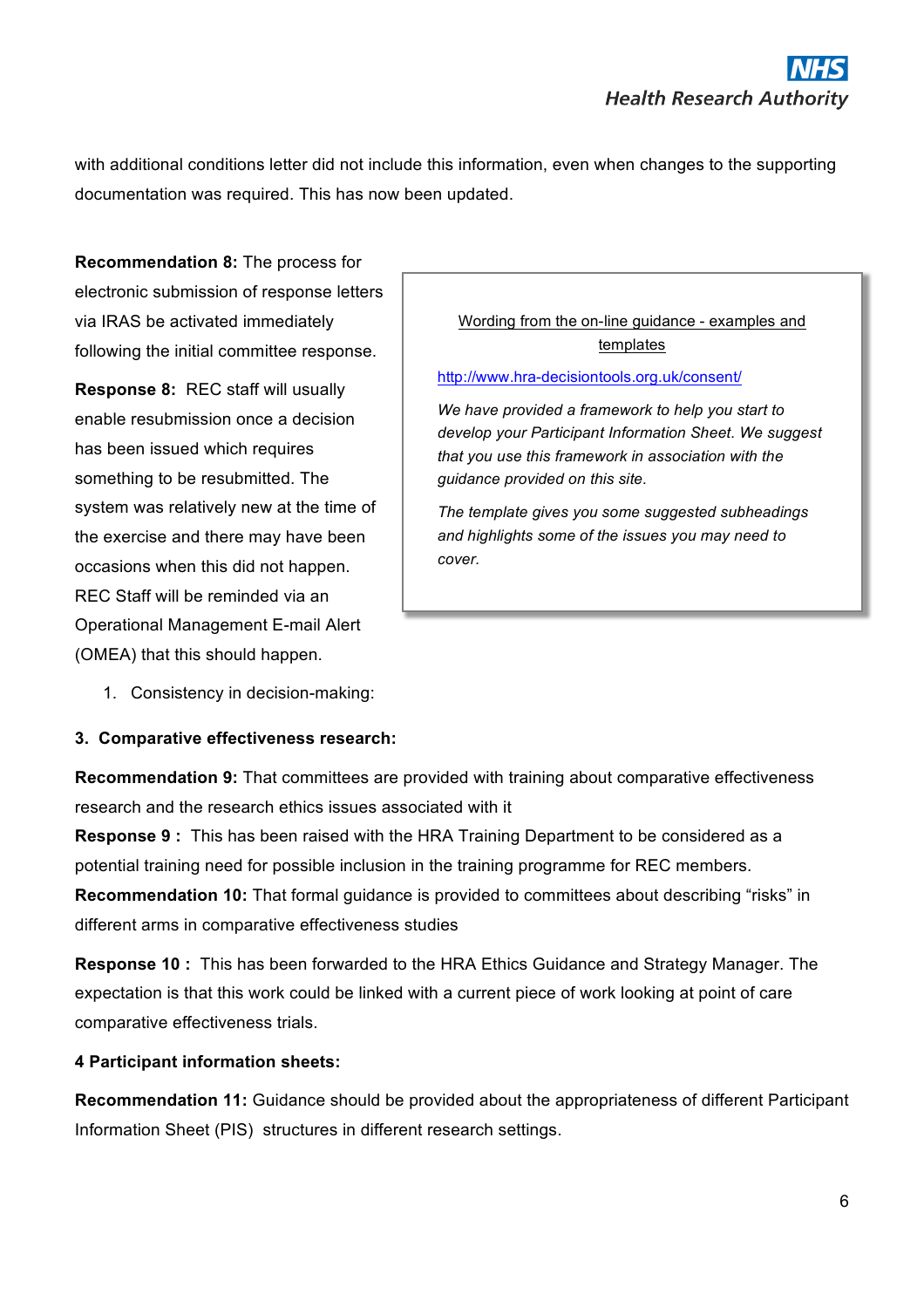**Response 11:** A recent piece of work was undertaken by the HRA in collaboration with the Medical Research Council (MRC) in relation to information sheet and consent forms to provide comprehensive guidance. This on-line guidance does make it clear that one size does not fit all when it comes to information sheets and consent forms and that they will need to be tailored appropriately depending on the type of study etc.

This topic will be covered during member training days to promote consistency of the understanding and application of the published guidance.

**Recommendation 12:** A "minimum heading set for PIS" should be generated for low risk research to assist researchers when involving patients and the public in developing such information. **Response 12:** The purpose of the guidance is to provide examples and suggested text, however, in keeping with the premise that one size does not fit all, minimum requirements are not provided. The examples and suggested text provided within the on-line tool are intended to be a flexible framework.

#### **5. Participant involvement in research:**

**Recommendation 13:** That guidance should be issued to researchers about the importance of documenting patient and public involvement, with examples of different, acceptable approaches.

**Response 13 :** Work is currently being undertaken by the HRA Public Involvement Lead which is looking at the information which is currently being provided to RECs about patient and public involvement at the application stage, including looking for good examples of involvement. The expectation is that this work will lead to improved guidance.

### Wording from the on-line guidance - Home

#### http://www.hra-decisiontools.org.uk/consent/

*We have provided some examples and suggested text. The guidance should be considered as a framework, not a rigid template: we would encourage you to think carefully about how best to inform potential participants. One size does not fit all: you do not need to produce the same PIS and consent form to support consent for a questionnaire study as you would to recruit into a drug trial. The best way to make sure your consent documentation is fit for purpose is to test it with patient groups or other members of the public.*